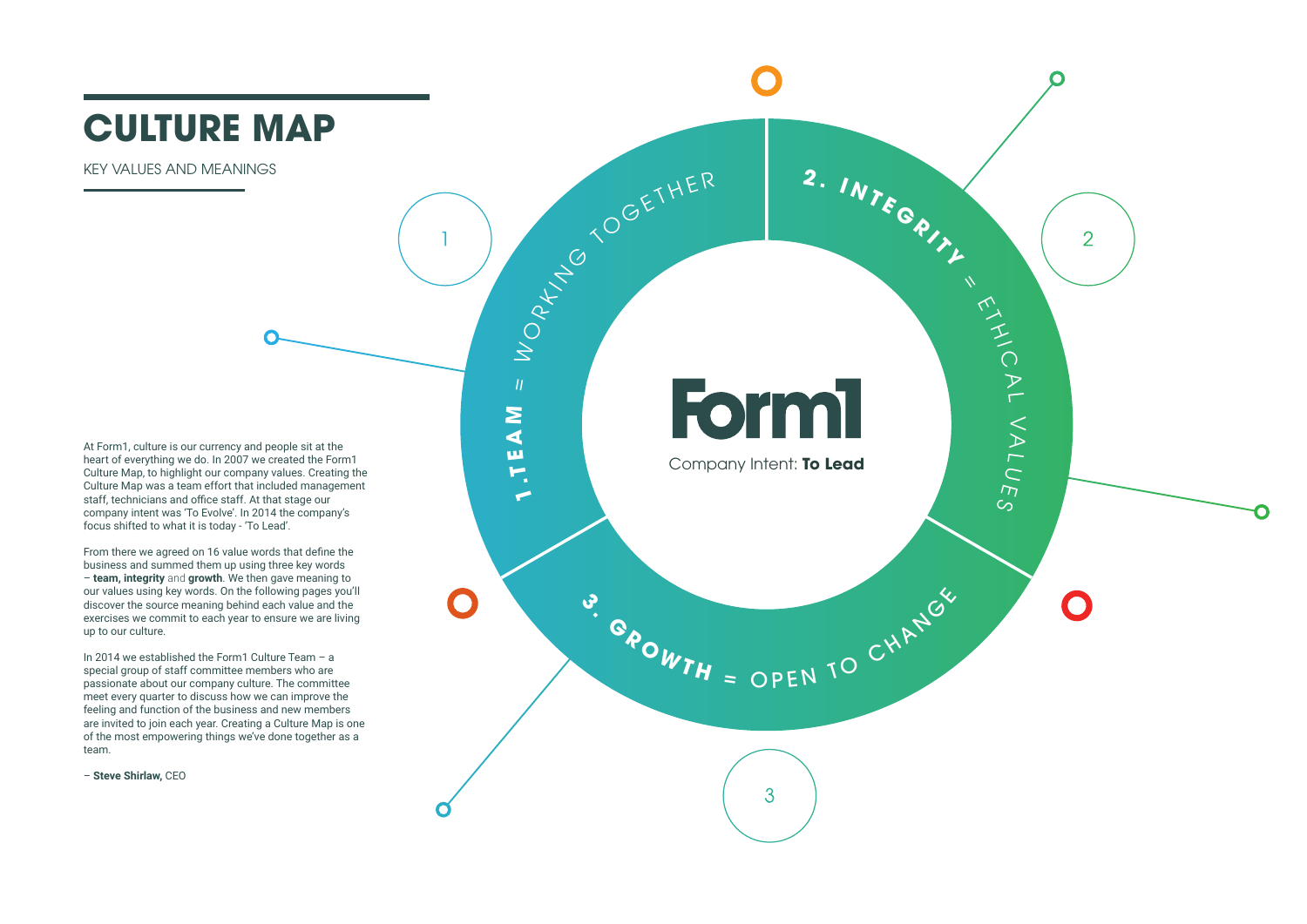**Trust — Relationships** Leadership **- Motivate** Passion **Enthusiasm** Belief **Confidence**

#### **E X E R C I S E**

 $\bullet$ 

 $\bullet$ 

 $\overline{\mathbf{O}}$ 

 $\bullet$ 

**Relationships** – The Company Culture Map has been reviewed, suggesting new steps required to maintain good relationships with staff, suppliers and clients. Culture Map team will meet quarterly to review the progress of action steps, and will communicate with staff at toolbox talks. Communication builds strong relationships and needs to be constantly reinforced and supported within the organisation.

**Motivate** – Managers to invest one day a month working on site to support technicians. A roster is to be developed to ensure each technician enjoys some one on one time on site with a manager. Admin staff benefit from a day in the field on annual basis, to create a better understanding of the business we are in.

**Enthusiasm** – Enthusiasm drives excellence. To assist with employee enthusiasm, the Company will share a quarterly afternoon combined BBQ and toolbox talk. This gives the whole team connection and incentives, creating a space for the whole team to build excellent performance. We will encourage collaboration with the team building day and Christmas functions.

**Confidence** – Reassurance of Company growth during quarterly toolbox meetings. Leadership will provide feed- back to build belief and confidence.





# <sup>1</sup> **Team**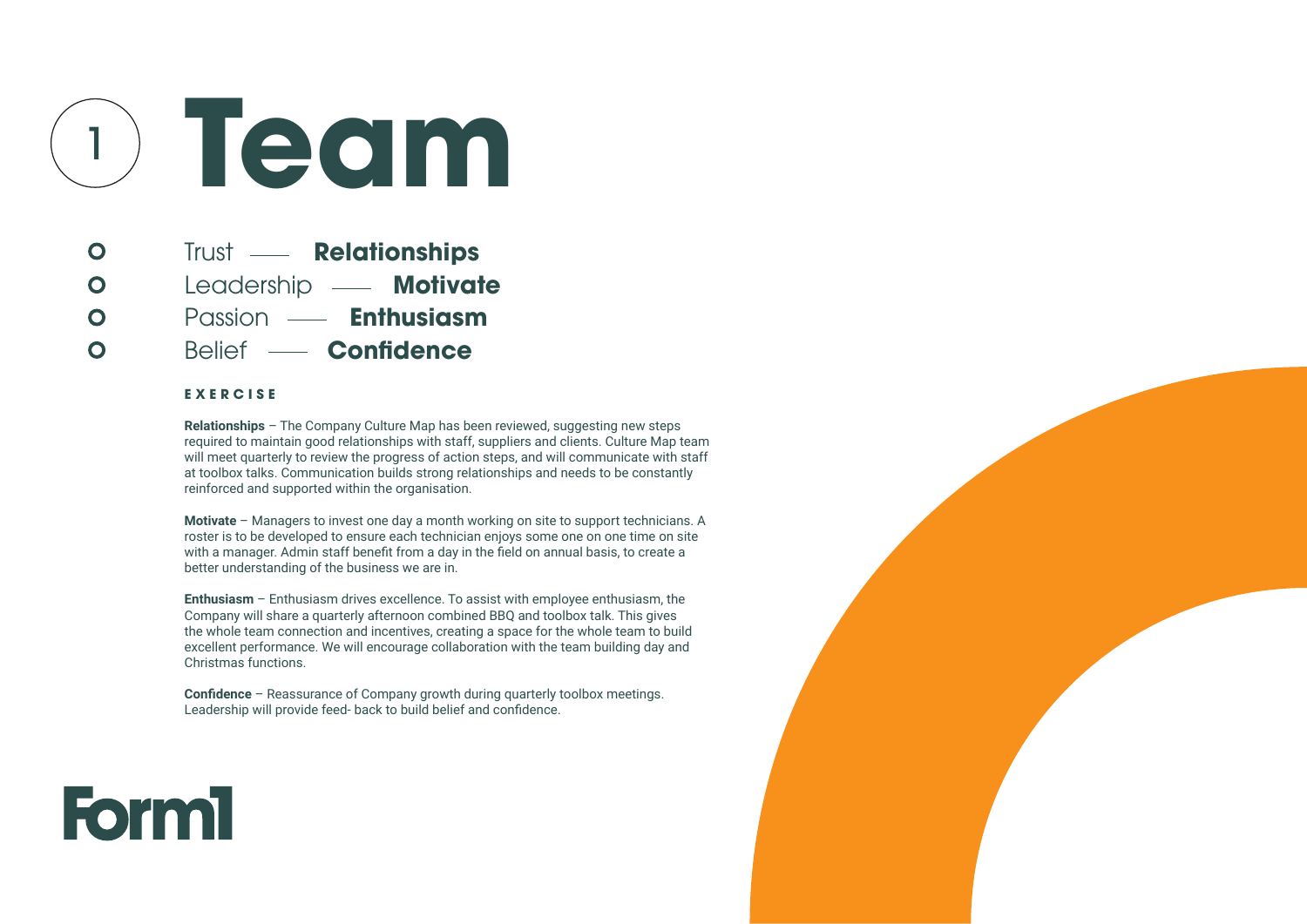#### **E X E R C I S E**

 $\bullet$ 

 $\bullet$ 

 $\bullet$ 

 $\bullet$ 

**Appreciated** – The whole team, and every team member should feel respected and appreciated. We will reward excellence, effort and performance during quarterly BBQ's. Team members who consistently display excellence and exceed customer expectations throughout the year will be recognised at Christmas functions.

**Ownership** – Team members have a duty of care to themselves, their customers, their team mates and the business. We expect self responsibility and self accountability for all areas of responsibility entrusted to them. Detailed job descriptions to be completed to ensure all team members know what is expected of them and their colleagues.

**Fairness** – Open and honest communication between the whole team (field and office) is encouraged. An open door policy is in place for team members to approach management regarding any issues. All issues will be recognised in a fair and equitable manner with due respect and consideration.

**Satisfaction** – Management will acknowledge excellent performance and effort in the team. This encourages pride and satisfaction by all team members. An annual talent review of KPI's and areas of responsibility will be undertaken for all team members, including management.





<sup>2</sup> **Integrity**

- Respect **Appreciated**
	- Honesty  **Fairness**
	- Accountability  **Ownership**
	- Pride  **Satisfaction**